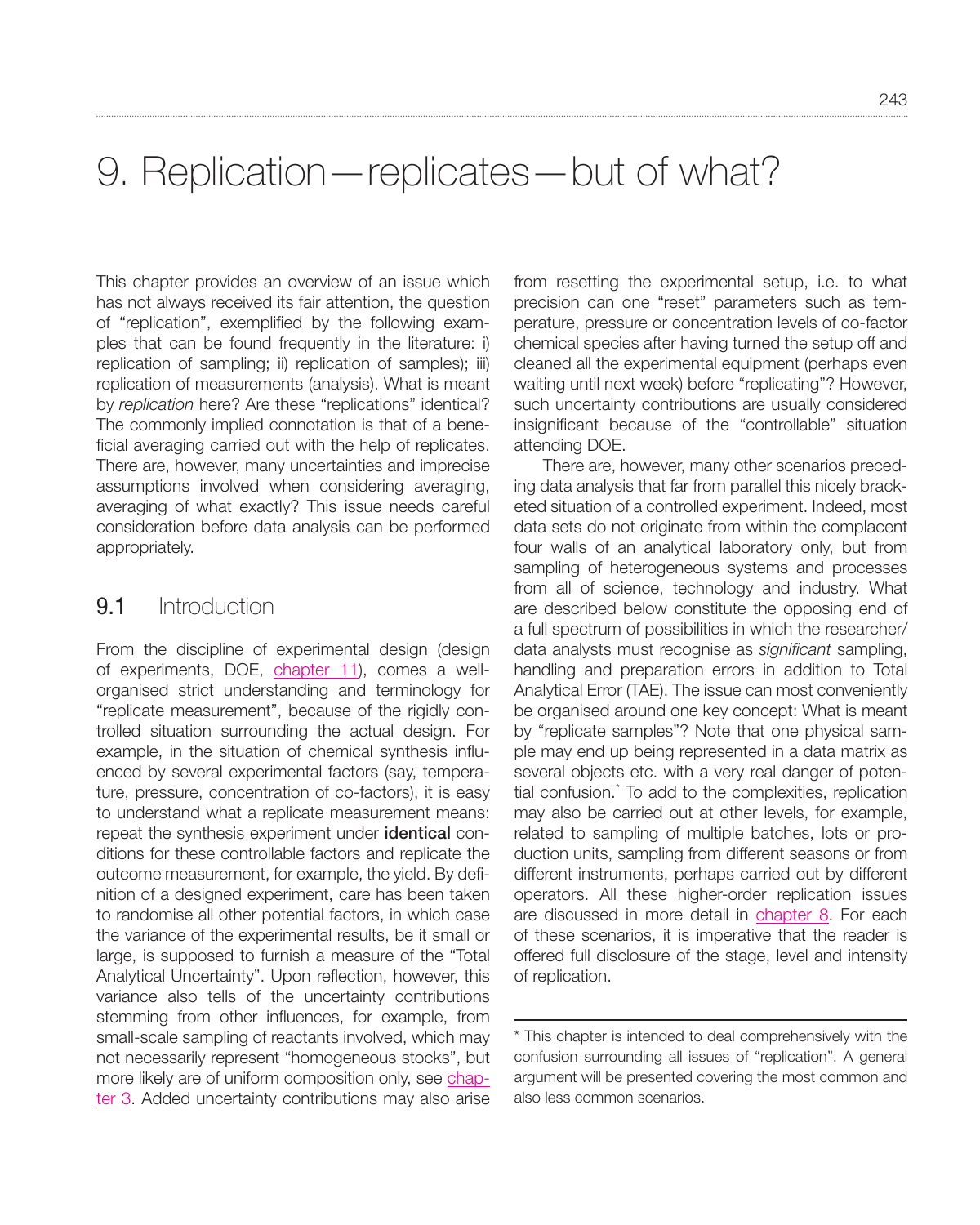Upon reflection, this issue will appear more complex than what may seem the case at first sight, indeed it merits careful definition, contemplation and a strict terminology among other reasons because it is also intimately related to the validation issue presented in chapter 8. There has been much confusion (due to unawareness and sometimes neglect) because of far too vague or incomplete definitions of *what* it is exactly that is replicated.

As the case in point, what is meant by "replicated samples"?

With reference to TOS, it will be appreciated that "replication" can concern (at least) the following alternative scenarios:

**Stage 1:** Replication of the primary sampling process (all the way to analysis), with due regard to the possible effects of time, sequence, raw material variation etc.

Stage 2: Replication starting at the secondary sampling stage (i.e. first mass reduction).

**Stage 3:** Replication starting with the tertiary sampling process (further mass reduction).

**Stage 4:** Replication starting with aliquot extraction and preparation (e.g. involving compaction or other problem-dependent operations, which all add variance when replicated).

**Stage 5:** Replication starting with aliquot instrument presentation (e.g. surface conditioning).

**Stage 6:** Replication of the analysis only (TAE).

The last situation logically corresponds to the term "replicate analysis". But does this mean that the aliquot (the vial) stays in the analytical instrument all the time while the analyst "presses the button" repeatedly, say 10 times? Possibly—this would indeed correspond to TAE *sensu stricto,* but it may seem equally relevant to extract the vial and insert it in the instrument repeatedly, allowing normal temperature variations to influence TAE because this is a more *realistic* repetition of the between-samples situation than repeating measurements on one static sample housed in the analytical instrument without replacement. This is a first foray

into "Taguchi thinking". † But to another analyst, it may perhaps appear equally reasonable also to include some, or all, of the "sample conditioning/preparation" variations in the replication scheme, for the same reason: to be more realistic. For which reason, such perturbations should then logically also be repeated 10 times (stages 4 and/or 5 above).

Having opened up this avenue, it now seems an unavoidable logical step to follow up with further, equally relevant and realistic perturbations of the circumstances surrounding "analysis", and in fact include also the tertiary, secondary and ultimately the primary sampling errors in the replication concept. Following the full impact of chapters 3 and 8, it is clear that the only complete "sampling-and-analysis" scenario, which is quaranteed to include all possible uncertainty contributions to the total Global Estimation Error (GEE), is the one that starts with replication of the primary sampling method ("replication, from the top").

Repeating the primary sampling, say, 10 times, each sample being subjected to the exact same protocol governing all the ensuing sub-sampling (massreduction), sample handling and preparation, is the only procedure that allows the full set of uncertainties and errors<sup>‡</sup> to be reliably manifested more than once,

† Taguchi approach: [http://en.wikipedia.org/wiki/](http://en.wikipedia.org/wiki/Taguchi_methods) [Taguchi\\_methods](http://en.wikipedia.org/wiki/Taguchi_methods)

‡ "There is always an *uncertainty*, regardless of how small it is, between the true, unknown content  $a<sub>1</sub>$  of the lot *L* and the true, unknown content of the sample,  $a_{\rm S}$ . ... tradition has established the word 'error' as common practice, though it implies a mistake that could have been prevented, while statisticians prefer the word 'uncertainty' which implies no responsibility. However, in practice, as demonstrated in the Theory of Sampling, there are both sampling errors, and sampling uncertainties. Sampling errors can easily be minimised, while sampling uncertainty for a pre-selected sampling protocol in inevitable. …. Because the word 'uncertainty' is not strong enough, the word 'error' has been selected as current usage in the Theory of Sampling, making it very clear it does not necessarily imply a sense of culpability"; quoted from Pitard [1] p. 33 who graciously informs that this statement rightly originates with Pierre Gy (in a monograph written in French, 1967).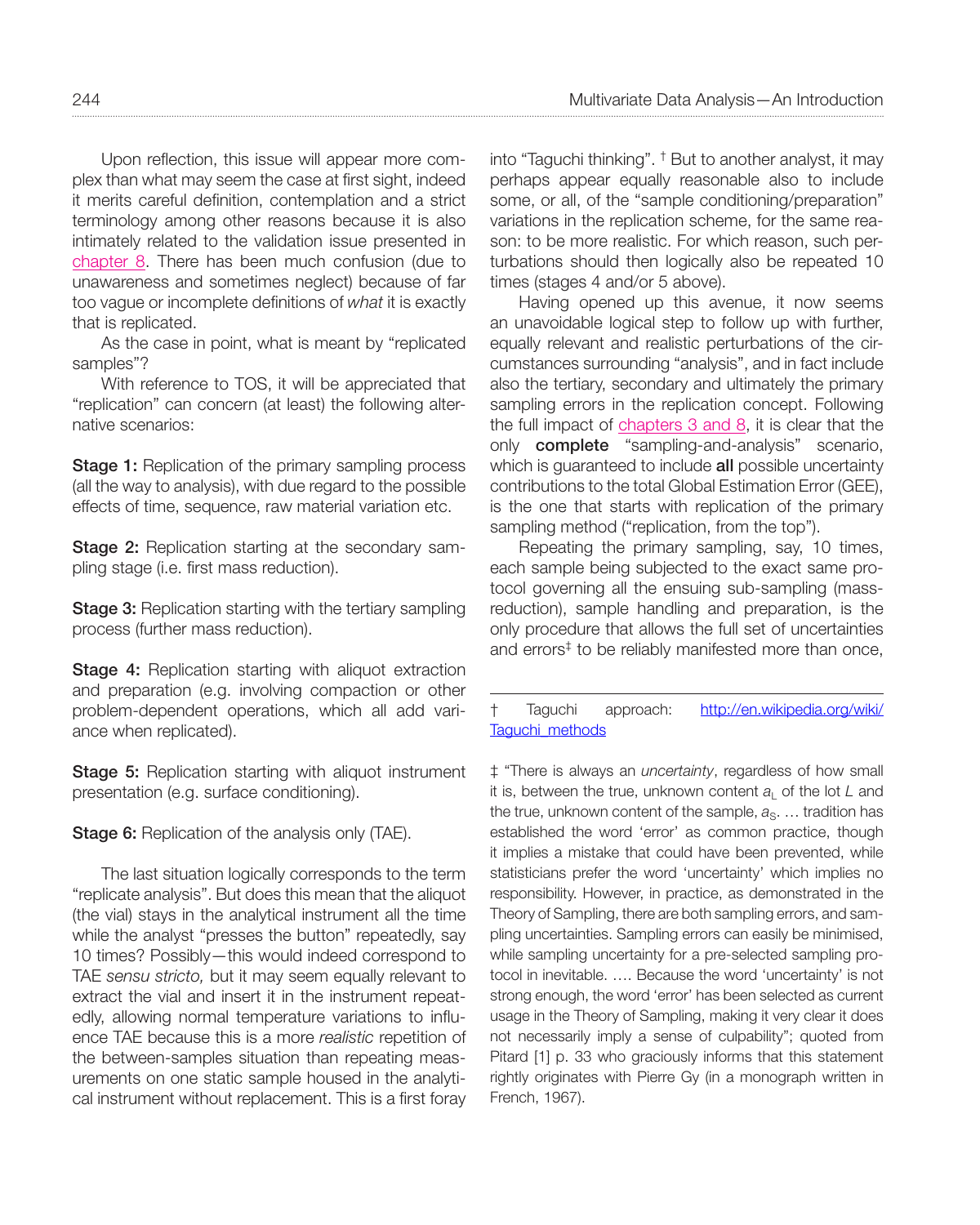i.e. this approach is the only **fully** realistic replication of all the elements in the sampling-and-analysis pathway compared to the routine workflow of typical laboratories. By contrast, starting at any other of the levels in stages 2–6 is guaranteed to result in inferior TSE+TAE estimations, which structurally will be guaranteed to be too low.

There is always an obligation for the analyst to describe the rationale behind the specific choice of a replication scheme and to fully disclose voluntarily exactly what was in fact replicated, else the user of the analytical data will be in the dark. Undocumented, unexplained (and sometimes even ill-understood) application of the term "replicates" (w.r.t. sampling, samples, sub-samples, aliquots?) has been the source of a significant amount of unnecessary confusion in analytical chemistry, statistics and chemometrics. However, many times the problem boils down to that *s*2(TAE) simply has been *misconstrued* to imply the much larger *s*2 (TSE+TAE), a grave error, for which *someone* must be responsible—but who? Who or what is the culprit in this context? More importantly, how can this be rectified?

The above scenarios illustrate the unfortunate compartmentalisation of responsibility, which rules the day in a wide swath of current laboratory, scientific and industrial contexts. Comments commonly heard are: "..the analyst is not supposed to deal with sampling *outside* the laboratory"; "...this department is *only* charged with the important task of reducing the primary sample to manageable proportions, as per the laboratory's instructions"; "...sampling is *automated*, there is no sampling problem here"; "...I am not responsible for sampling, I analyse *the data*!" and a legion of similar excuses for not seeing, or wanting to deal with, the complete "measurement uncertainty" issue. All too often the problem belongs to "somebody else".

If "excuses" like these continue to be allowed in practical experimental work, in technical guidelines and reports and in the scientific literature, there is a grave danger that this unfortunate stand will only be perpetuated: "Replication" will then mostly still take its point of departure at stage 3 (maybe stage 2, but almost never from stage 1), the primary sampling stage. Add to this a distinct lack of stringency on behalf of authors, reviewers and editors to focus—or be knowledgeable enough to be able to focus—and crack down on this enormous ambiguity regarding "replication". The issue is manifestly critical. Grave errors are still being committed, for which a universal remedy has not yet seen the light. This chapter intends put an end to this unfortunate issue. How? Well, the issue is no longer what is wrong, the issue rather is: *what can be done about it*? Indeed, *who* is going to do something about it? Well, it turns out that the answer is very close—it's YOU, the insightful and competent data analyst, by insisting on appropriate data quality precautions as well as relevant strategies for collection of data to ensure representative variation in the data to be analysed, which is a key point in all multivariate considerations.

#### **9.2** Understanding uncertainty

The basic assumption underlying the application of multivariate analysis is that the measured data carry *relevant information* about the studied properties and experimental objectives. It is obvious that it matters very much whether the individual data in any matrix are fraught with measurement uncertainties proportional to *s*2(TSE+TAE) or to *s*2(TAE) alone, else data analytical interpretations and conclusions run the risk of addressing patterns, results and issues which are in reality "below the effective uncertainty level". Data quality needs to be quantifiable and how to achieve this is the purpose of this section.

With reference to chapter 3, most aspects related to the replication issue can be assigned to incomplete or too vague notions as to the role and influence of spatial heterogeneity, *DH*<sub>1</sub> of the analyte in question. But with proper insight one will never neglect the most influencing of TSE contributions from primary, secondary and tertiary sampling, effects which must be determined by an empirical inquiry. Depending on the application, various other aspects of heterogeneity in the system under observation might also be instrumental, for example, temporal irregularity. What is confusing, and frustrating, is that in many cases the data analyst is, quite literally, miles away from the location where the issue originates. It is not, however, impossible, difficult, nor expensive to do something about this: the Replication Experiment can easily be carried out by the same personnel responsible for the primary sampling.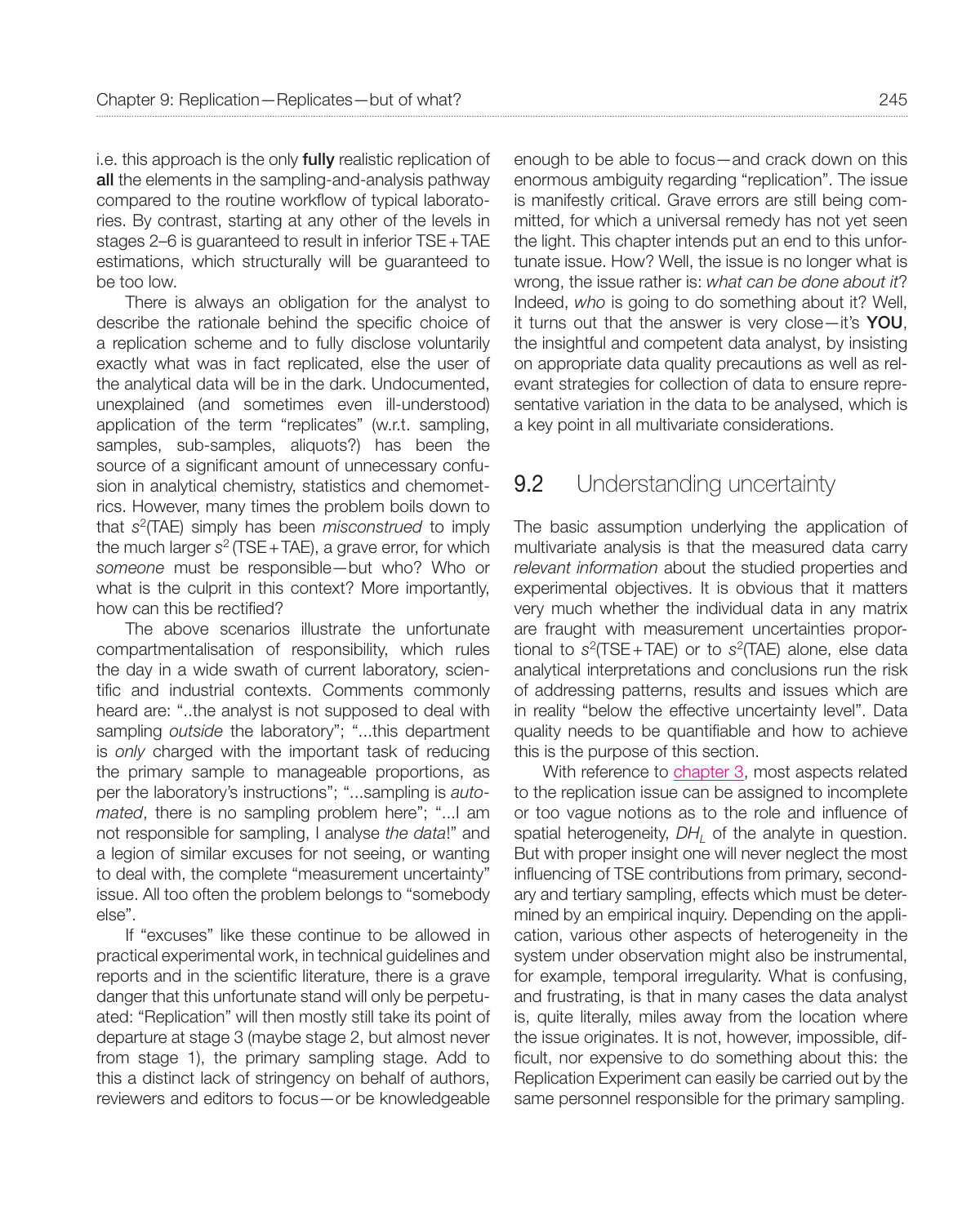# 9.3 The Replication Experiment (RE)

The scene is now set for a remarkably powerful tool with which to deal effectively with all issues regarding TSE vs TAE. The Replication Experiment (RE) will be able to resolve all the issues that were raised above, and in chapters 7 and 8, regarding the operative influence(s) on the total measurement uncertainty, and at all relevant sampling stages. As luck would have it, the principle of a Replication Experiment is simplicity itself.

The quantitative effect of lot distributional heterogeneity (*DHL*) *interacting* with a specific sampling process (i.e. any sampling process based on a pre-selected sample mass in a specific sampling plan using either grab sampling or composite sampling, or whatever) can be quantified by extracting and analysing a small number of *replicate primary samples* with the objective to "cover the spatial geometry, or the salient time span of the lot/process" as best possible, and from this to calculate the empirical variance of the resulting analytical results  $a<sub>S</sub>$ . This procedure is termed a *Replication Experiment*.

A relatively small number of primary samples may often suffice, though never less than 10 if possible. The issue at hand is not only statistical, but more



**Figure 9.1:** A generic example of a specific primary sampling operation (in this case a manual sampling of a process stream) that can easily be replicated (for example 10 times), which is all that is needed for a Replication Experiment, RE(10).

associated with the presumed lot heterogeneity. If *DH*<sub>L</sub> is, or is suspected of being, significantly influential, it is senseless to be frugal w.r.t. the number of replicated primary samples for obvious reasons. It is suggested to use an informative replication index, r, to the replication experiment term, RE(r). Thus RE(7) can be meaningfully compared to RE(12) for example. The issue is not so much the exact r value, it is rather that the experimenter honours an obligation to report on what basis RE was physically carried out—e.g. in Figure 9.1 a manual stream sampling subjected to a RE(10). Note that this particular sampling operation may, for example, not necessarily be representative—in which case this is precisely the kind of insight that will be provided by a replication experiment.

The replication experiment must be governed by a protocol that specifies precisely how all procedural elements are to be carried out. It is essential that both primary sampling as well as all sub-sampling and mass-reduction stages, sample preparation etc. is replicated in a completely *identical* fashion. Obviously, it is preferable for a RE(r) that all Incorrect Sampling Errors (ISEs) have been eliminated, i.e. that only *correct sampling* is employed (TOS' preventive paradigm, refer to chapter 3). However, it is also feasible first to gauge an existing sampling-and-analysis procedure in which this requirement has not necessarily been fulfilled. The replication experiment will then *include* the pertinent error effects from these factors, i.e. include the adverse sampling bias effects. This will soon be seen as a major bonus, however, revealing the real practical power of RE(r).

It has been found convenient to employ a standard statistic to characterise results from the replication experiment. The relative coefficient of variation,  $CV_{rel}$ is an informative measure of the magnitude of the standard deviation ( $\sigma$ ) in relation to the average ( $\mathbf{X}_{avr}$ ) from a series of properly replicated analytical results, expressed in % (equation 9.1):

$$
CV_{rel} = [\sigma / X_{avr}] \times 100 = RSV
$$
 (9.1)

When *RSV* is calculated from data originating from a replication experiment starting with the primary sampling, it is clear that it encompasses all sampling and analytical errors as manifested r times through the full "lot-to-analysis" pathway. *RSV* measures the total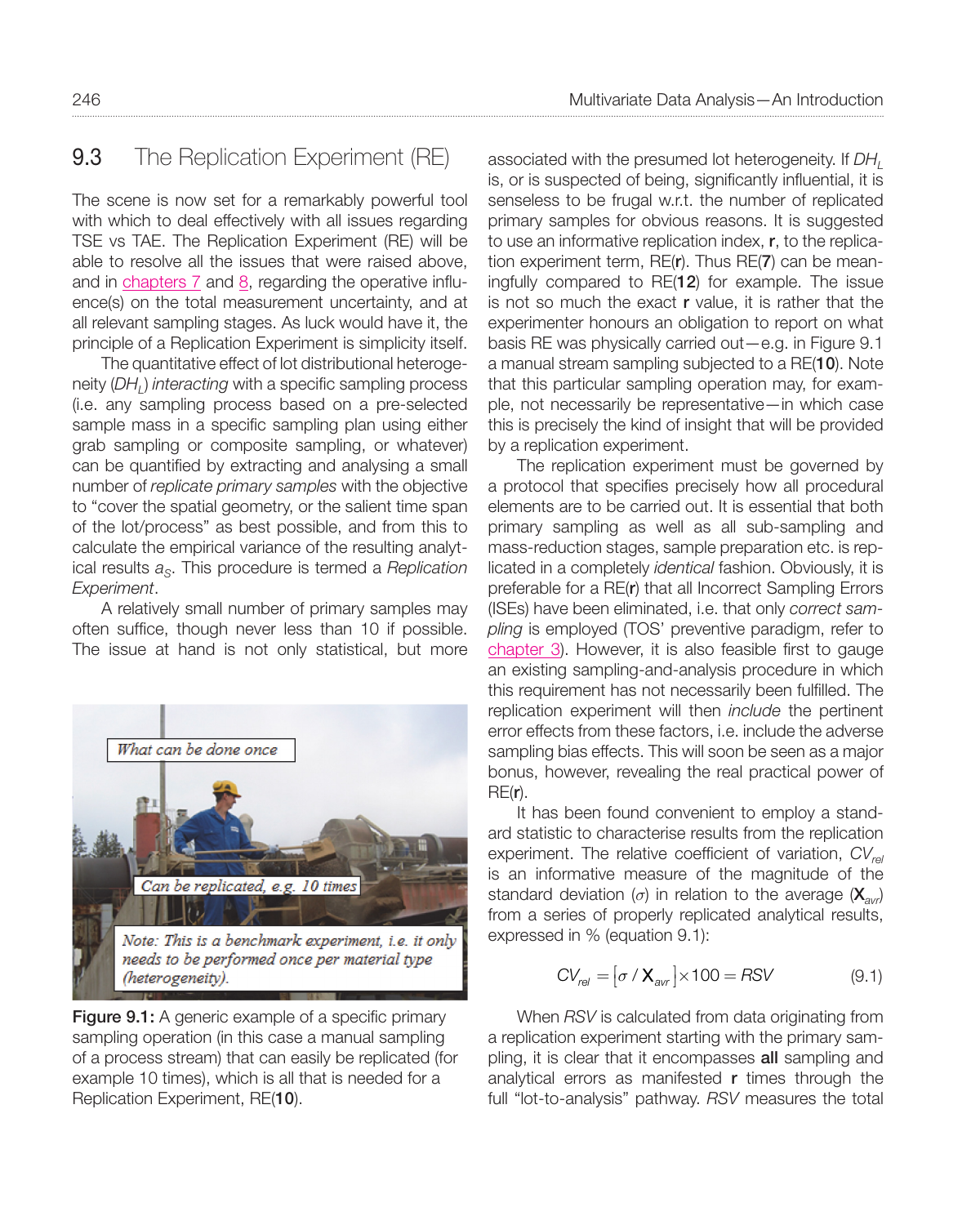empirical sampling variance influenced by the specific heterogeneity of the lot material as expressed by the current sampling procedure. The core issue is that a properly designed *RSV* is not only a reliable (TSE+TAE) estimator, it simultaneously furnishes a quantitative measure of the effective heterogeneity of the lot, precisely *as manifested by the sampling procedure in use*. The specific *RSV* magnitude can be seen to be directly proportional to the effective total heterogeneity of a(ny) lot/material, because some form of sampling of the lot must be carried out in order to end up with analytical results. What could be more relevant than a proper quantitative characterisation of any practical "measurement situation" including the critical sampling component?

Since all sampling errors, at all scales from lot to analysis, are included for each replicated primary sample, it is certain that both the inconstant sampling bias (if present) as well as all Grouping and Segregation Error (GSE)-induced variability effects (always present to some degree, as are the Fundamental Sampling Error effects, FSE) are allowed to manifest themselves r replicated times. It follows that *RSV* provides a highly relevant expression of the effective **total** "measurement uncertainty". This has the desirable consequence that



**A Universal %RSV Threshold?** 

Figure 9.2: Examples of different empirical *RSV* magnitudes, expressed with respect to the pertinent average of the r analyses (for example 100ppm as illustrated). The larger the *RSV* magnitude, the larger the spread of the r final analytical results realised through the RE(r). Is there a universal threshold?—see text.

all sampling procedures may easily be put to the test, if a specific threshold with which to compare is at hand.

From the TOS community, a general acceptance threshold has (reluctantly) been suggested as 20%, but as this is based on theoretical model understandings of FSE alone, an additional measure must be added allowing for the effects also from GSE for all types of significantly heterogeneous materials. Thus, a *RSV* which is higher than, say, 30% signifies an unacceptably high sampling variability—with the mandate that the sampling procedure must be *improved*. Remember, however, that such a general threshold issue is in reality passing judgement over what is strongly problem-dependent (materials heterogeneity may well be so that a higher threshold is warranted, but there also exist many types of materials for which a lower threshold than 20% is entirely appropriate§). Be all this as it may, for the data analyst, it is sufficient to be conversant enough with these matters to demand that some form of *RSV threshold* must be available, else data analysis operates with a much too uncomfortable margin.

There is a significant work effort and economic savings potential in recognising that samples resulting from a proper RE(r) can be analysed for any number of analytes (variables). It is the same set of samples which is sent to the analytical laboratory. This constitutes a comprehensive screening of all potential analytes involved. One of these is bound to display the largest *RSV*, signifying that this analyte is exhibiting the largest heterogeneity, which means that if the entire sampling-processing-analysis procedure is focused on this

§ There has been an extensive debate at meetings and in the literature within the international sampling community as to setting up a (completely) general *RSV* threshold. Opinions have slowly converged to accept a suggestion, which originates from the characteristics of the Poisson distribution (sampling can in a certain sense be likened to a Poisson selection process), that a *RSV* larger than 20% signifies that the average of repeated sampling-and-analysis is out of control. Be aware, however, that this is an attempt to characterise all the world's extremely different materials, lots and processes with one singular threshold—a very dangerous simplification! More on this important issue can be found in DS 3077 [2] and in Pitard [1].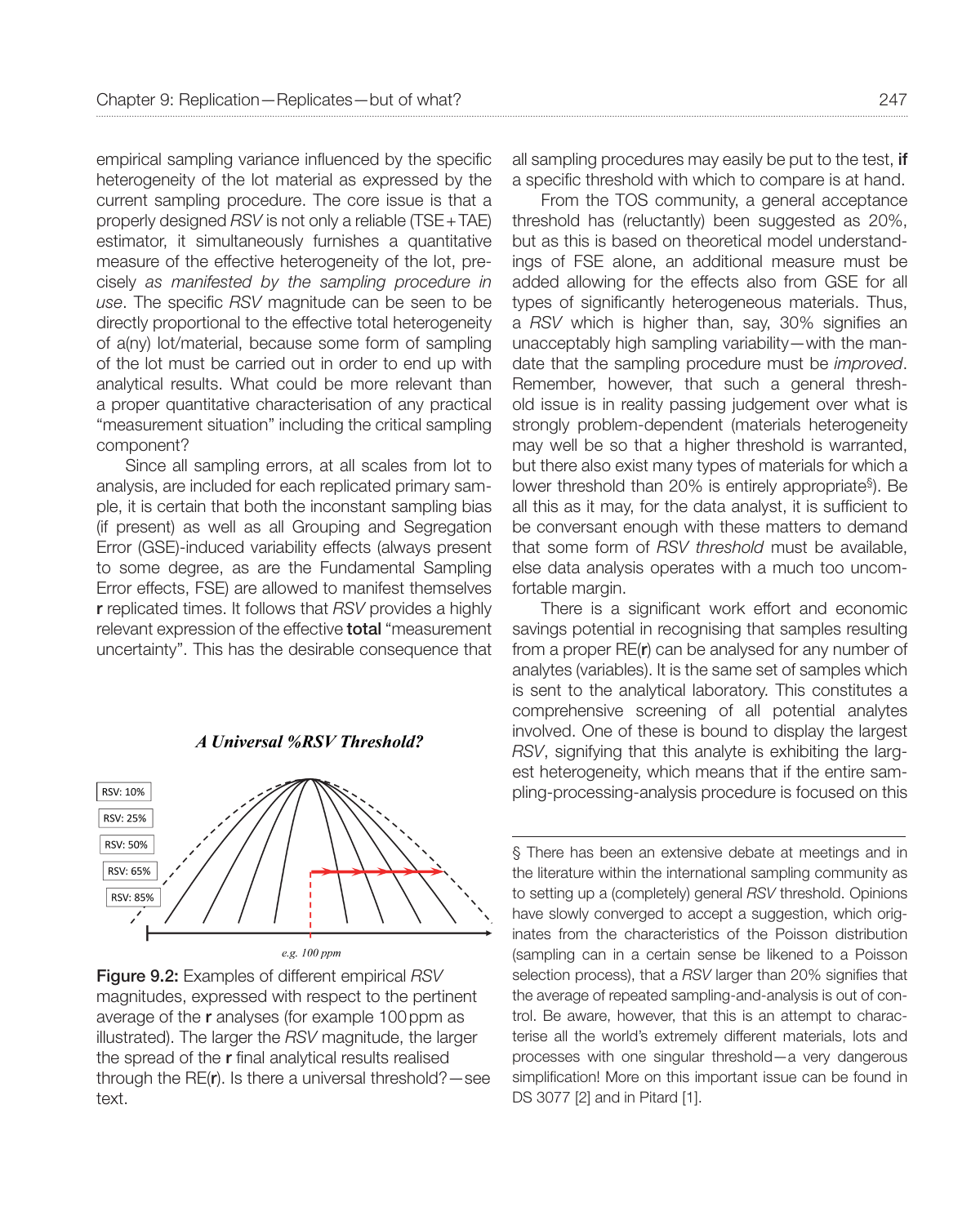aspect alone, all other analytes will display an acceptably lower heterogeneity and thus cause no trouble.

Quality control of a sampling operation is completely tied in with the degree of trustworthy spatial (or temporal) "coverage" that was achieved in the deployment of the (r) primary sampling replications, Figure 9.3. The schematic lot depicted is meant as a *metaphor* only—it is meant to represent very many types of lots in general. For a RE(r) to be relevant, "coverage" is everything because this is in reality testing how an alternative singular primary sampling may come out. Having access to ten such alternative primary samples (and their corresponding analytical results) furthers critical insight into how well the particular sampling operation works in relation to the inherent heterogeneity (CH+DH) of the target lot material, i.e. how stable, or "robust" is the sampling operation in use?

There is another very useful aspect of RE(r). Consider that an initial sampling procedure testing resulted in a *RSV* of, say 127%. There is obviously something distinctly wrong here, 127% is way above 30% (or 20%, or lower); this represents a situation in



Figure 9.3: "Coverage" is everything—but not without insight. Even though the ambitious sampler is trying to "cover the ground" widely, it is also clear from a TOS point of view that the **whole** lot is far from covered properly. This illustration is a warning that deploying a RE(10) in-and-of itself is not enough and that it can in fact lead to misinformation, if the fundamental TOS demand of lot coverage is not properly understood.

which one would very likely find a non-representative operation somewhere in the sampling pathway. It is possible to detect precisely where the culprit partprocess is to be found—for which reason the definition of full vs partial vs hierarchical replication experiments is made first.

**Full replication:** By the option of replication "from the top", i.e. in a baseline RE, direct, unambiguous and quantitative information as to the efficiency and validity of the *total* sampling + measurement procedure can be had. In the event of a *RSV* transgression, the message has been sounded clearly—remedying activity will be needed in order to lower the sampling quality criterion below the pertinent threshold.¶ In this fashion a full RE(r) delivers immediate, highly relevant information on any sampling process currently in use. The "gamble" by starting out with a full RE(r) is that this *may* substantiate the current procedure, in which case no further action is necessary (the gambit was won). But the opposite side of this issue is that one **must** implement relevant TOS-remedial actions in the case where *RSV* transgresses 20–30%, no exceptions! There is only one remedy for a "too high" *RSV*, be this for a full, a partial or a hierarchical Replication Experiment (r)—TOS to the fore for remediation.

Partial replication: It is also possible to start the replication experiment at a "lower stage" in the replication hierarchy. Figure 9.4 illustrates the general setup for full vs partial replication experiments.

Hierarchical replication: A hierarchical replication consists of the full and all partial replication setup **combined**. This is complete replication at all

¶ There exist many types of materials with significantly different heterogeneity levels. The general threshold for *RSV* (20–30%) refers to *significantly* heterogeneous materials, a very wide and diverse class of materials, for example, mineralisation, ores, pollutant effects, industrial aggregates (building materials, waste, biomass …), the list is exhaustive. There are also many other types of materials which exhibit less heterogeneity, for which a lower threshold will be relevant, say at the 10%, or 5% level, or even lower. It is emphasised that the demand for a general *RSV* is a demand which cannot be met universally. It is necessary to invoke common sense when making *RSV* operational in a distinct problem-dependent fashion [2–4].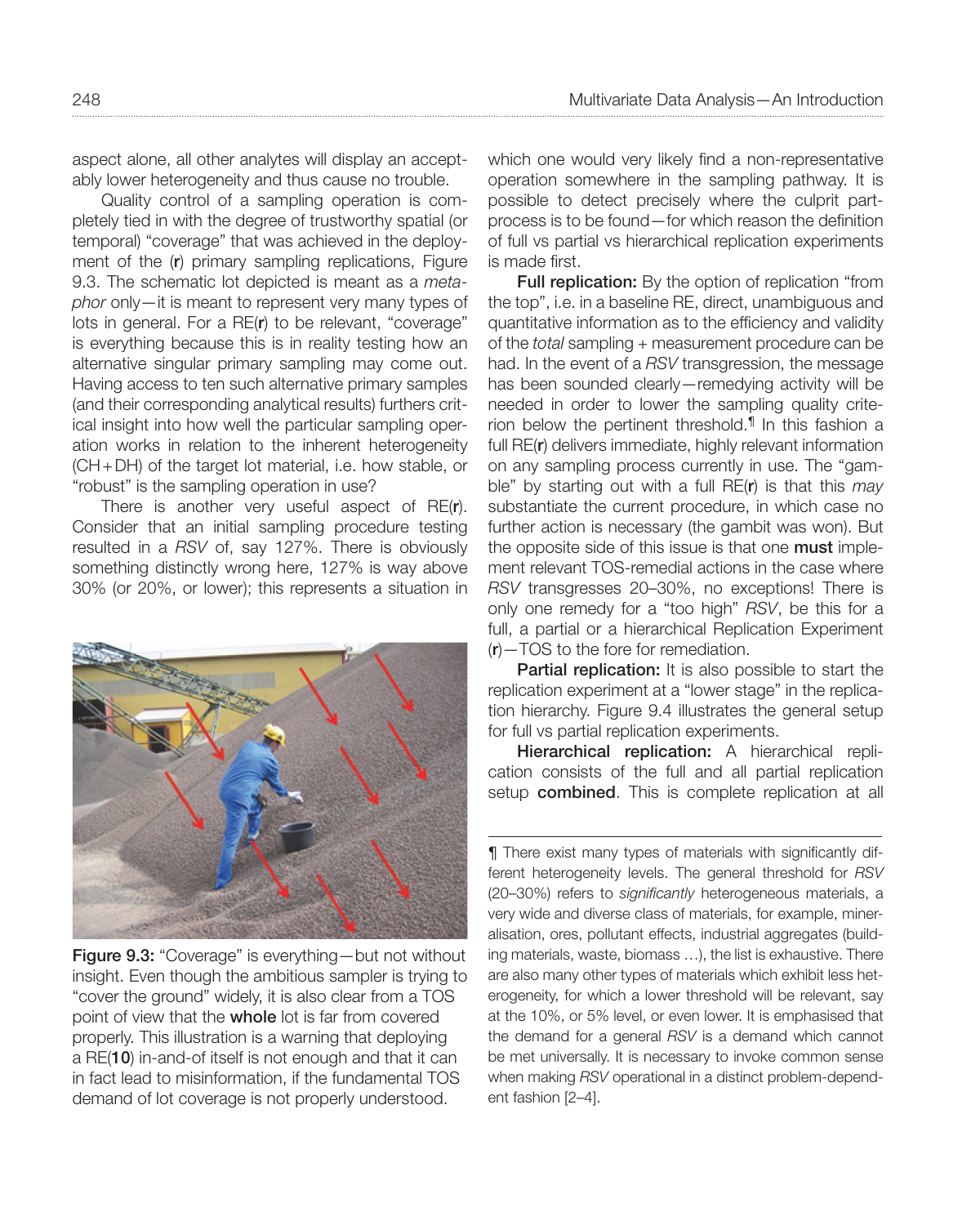

#### Replication from which level?

Figure 9.4: Illustrating full vs partial Replication Experiments, i.e. different starting levels for the RE (horizontal arrows). This illustration harks back to the hierarchical levels of "replication" delineated in the introduction, section 9.1.

levels (of course starting with the primary sampling). The situation is illustrated in Figure 9.5 in which the magnitude of each *s*2 is represented by the length of a horizontal bar. As each lower level variance is included in any of those pertaining to higher levels, the lower level variances can be subtracted from those from all higher levels. By this simple subtraction, one can perform a complete *decomposition* of the level-specific *s*2. For details, the read[er is referred](http://www.spectroscopyeurope.com/sampling/sampling-quality-assessment-replication-experiment) [to http://www.spectroscopyeurope.com/sampling/](http://www.spectroscopyeurope.com/sampling/sampling-quality-assessment-replication-experiment) [sampling-quality-assessment-repli](http://www.spectroscopyeurope.com/sampling/sampling-quality-assessment-replication-experiment)cation-experiment.

# 9.4 RE consequences for validation

From the above, it is apparent that a Replication Experiment (r) furnishes the exact information needed to tackle all the issues presented earlier. RE(r) is an unambiguous quantitative index of the total sampling-and-analysis variability induced through the full lot-to-analysis pathway. In this sense, precisely, the

Information in a hierarchical Replication Experiment



Figure 9.5: Hierarchical replication setup. A separate RE(r) for each sampling stage allows full decomposition of RE(r) variance into stage components.

Replication Experiment (r) is a "measure of everything". This has a direct impact on the validation issues, especially regarding the aspect of "replicate measurements". Two easy outlines of these interrelationships can be found in Esbensen *et al.* [3–4]. The next section discusses these principles in more detail focusing on development of multivariate calibrations for spectroscopic applications.

#### **9.5** Replication applied to analytical method development

Multivariate regression is typically carried out on samples, hopefully representative samples, that must cover the relevant range of constituent composition (or other properties) such that these samples in particular span what is expected in the *future*. Note here that analyte range is used as a simplified proxy for  $DH$ . Where the application requires collection of natural, technological or industrial samples, heterogeneity is a common and serious issue, particularly the "representativity of the training data set" with respect to the target lot/system. Additional questions also arise, more related to the analytical issues, such as "how many replicate scans should be performed?" In some industries, for example the pharmaceutical industry, although products are supposed to be manufactured to within tight specifications, there may still be serious issues of heterogeneity, for unit operations including mixing, where it is necessary to extract samples from powder blends for quality control purposes, see Esbensen and Romanach [5] for an example of this situation, or to extract tablets from the full populations of produced units for acceptance sampling.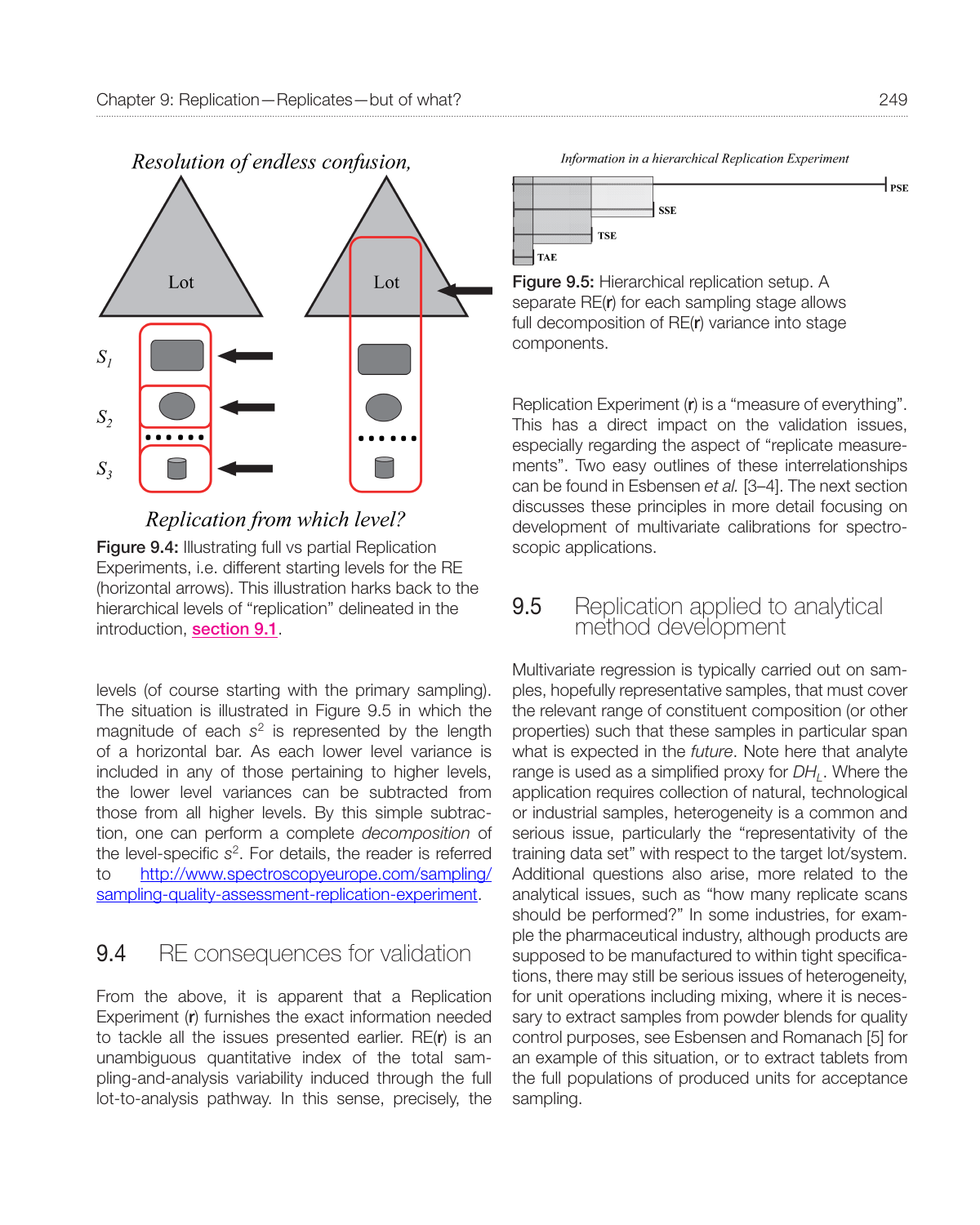It is important to keep track of the "lot-to-analysis" hierarchy of scales in order not to be confused. Assume that sampling issues levels 1–3 have been attended to in a satisfactory manner. The main remaining issue to be addressed when utilising spectroscopic methods [such as near infrared (NIR) or Raman spectroscopy] then concerns the heterogeneity of the "analytical sample". Thus, the section below deals with replication stages 4–6 only.

Spectroscopic analysis of solid materials is limited to the size of the "beam foot print" of the instrument. In the case of materials exhibiting low heterogeneity (for example, certain raw materials, or "well blended" powders), the conventional beam spot size may well be able to further a representative measure of the entire material, if and when suitably validated and verified. However, in the case of more heterogeneous materials, including natural samples of fruits, vegetables, grains, aggregates, soil … the characteristic sample heterogeneity will be much larger than the beam/spot size scale footprint (a particular issue with quantitative NIR and Raman spectroscopy).

In such cases, replication takes the form of taking a number of scans over one, or more regions of the surface of the analytical aliquot and averaging to obtain a spectrum that minimises the inherent variability encountered at this analysis stage. Many vendor solutions to this particular issue can be found, the common feature of which is to enlarge the analytical area/ volume of the effective footprint by mechanical means, including the use of a rotating sample dish or a translating beam. A particularly effective way to increase the analytical area is to analyse from the outside of a rotating and translating cylinder. With such solutions, the effective analytical area can be increased 10-fold to 50-fold, allowing very powerful coverage and averaging to come into play. This approach could be termed area-enhancing spectral-acquisition replication, but it is important to keep in mind that the target here is one analytical sample only (which may, or may not be representative in itself\*\*).

\*\* A classical case is that of analysis of protein and moisture in wheat, where a bulk sample is introduced to the instrument and is analysed many times over to produce a single averaged predicted value, essentially following the

Replicated spectral acquisition with the same spot location amounts to nothing more than an estimate of TAE, which usually has been produced many, many times over earlier; it is a particularly nonsensical, and economically wasteful, operation to mandate replicating the analysis over and over as per routine (clearly without thinking).

These features should seem obvious, but in many calibration situations, a bulk sample is still split so that half goes to the laboratory (for reference analysis) with the other half for spectroscopic analysis, tacitly *assuming* that all 50/50 split samples will always be identical. In many cases, however, calibration models have poor precision due to this type of *disconnect* between the measured sample and the related laboratory reference values, precisely because there may still be a significant heterogeneity at the bulk sample level; it is all again a matter of the specific heterogeneity of the material. Fortunately, there is an easy solution to this problem: it should always be the same sample that is measured by the particular analytical instrument which is also sent for laboratory analysis. If one is even to begin contemplating deviation from this mandate it is comfortable to know that representative sample splitting is entirely possible (chapter 3).

Even in the situation where the reference analysis indeed is representative of the sample scanned, there is a misconception about replication in method development. The International Conference on Harmonisation (ICH) has developed guidance to industry on how to validate analytical methods. In the document entitled "Validation of Analytical Procedures: Text and Methodology" [6] the conventional principles of Repeatability and Reproducibility are defined. These are important aspects that must be considered when replacing a primary analytical method with an alternative, secondary method. Within this context,

same procedure, but can this procedure be generalised? An appropriate answer would be related to how representative the reference sample is with which the spectral replication/ averaging approach is to be linked in a calibration, in addition to the specific spot size issue pertaining to the instrument. There is never analysis without (some form of) preceding sampling, sub-sampling, sample preparation etc.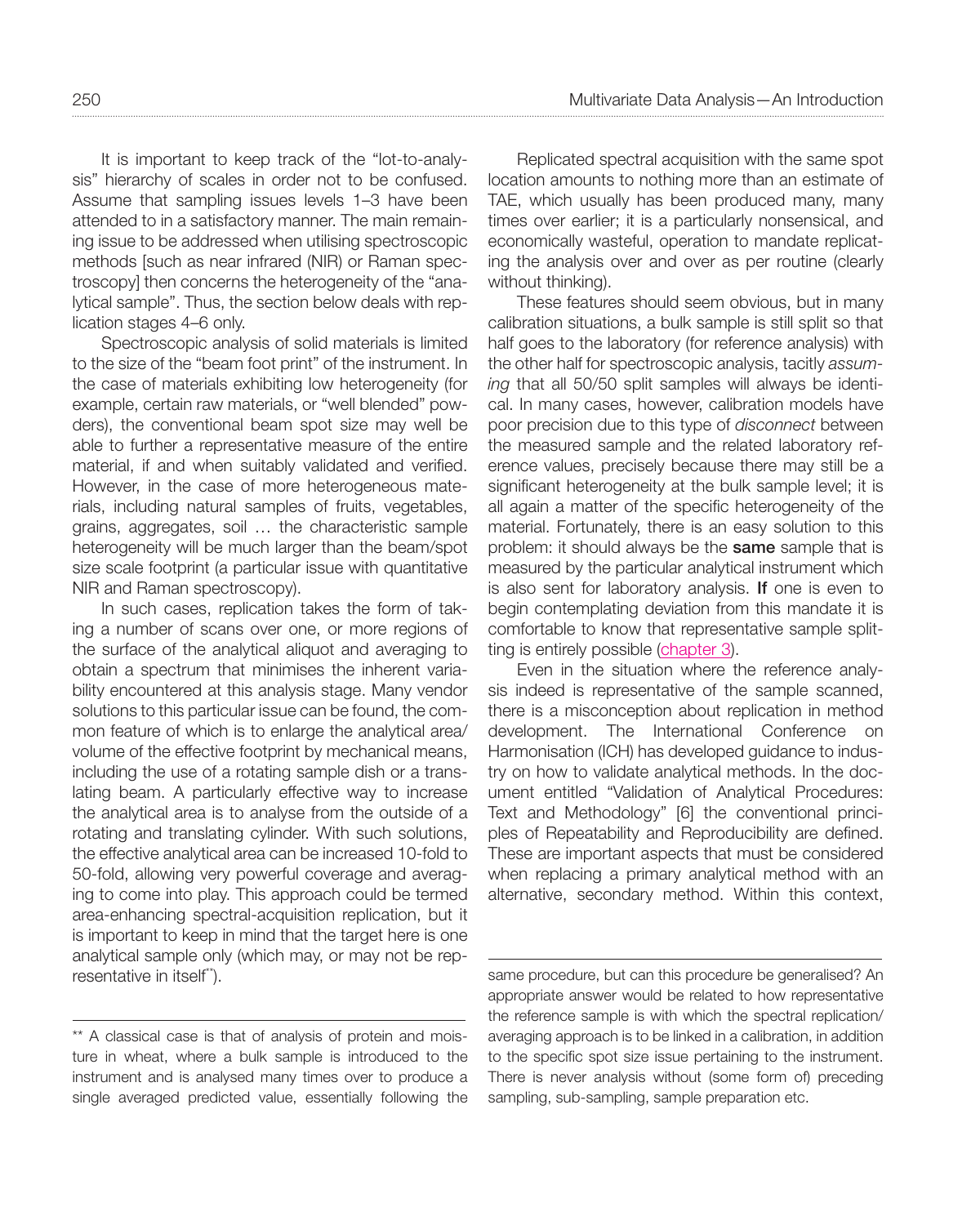the precision of an analytical method is separated into three components.

**Repeatability** typically measures the precision of the analytical method on the same sample (stage 6, TAE) and is to be measured within a short time-period. In this case *RSV* will of course be low, otherwise the analytical method itself would be considered to include too much random variation for the precision to be acceptable. The suggested value for *RSV* in this case is expected to be below 2% (ICH).

Intermediate Precision is a measure of how well a procedure can be performed in "a short time period", assessed over factors such as days, analysts, instruments etc. It is typically performed in a non-biased way using an experimental design that includes analyst 1 performing analyses on instrument 1 on day 1. The same *sample stock* is given to analyst 2 on day 2, using either another instrument or the same instrument analyst 1 used, but completely "reset". This is done in this fashion to ensure that the samples are "true replicates". To add statistical credibility to the results obtained, analyst 1 is typically the most experienced analyst and analyst 2 the least experienced.

The results of an intermediate precision test are statistically compared using a paired *t*-test (chapter 2), in which a significant analytical bias can be detected and its magnitude can be assessed. For example, if the bias between analysts is found to be insignificant, then there is no difference in the replicate samples being measured by the two analysts and therefore, the Standard Deviation of Differences (SDD) can be used as a measure of the Standard Error of Laboratory (SEL), which is a primary statistic used to compare the precision of the primary method to the alternative method. The SEL is discussed in detail in chapter 7.

Reproducibility is a measure of how well *different* laboratories can perform the analysis developed by one laboratory and is a measure of method robustness. It is obvious that the sample stock heterogeneity is critical here, and needs to be fully evaluated (for example using a replication experiment).

These three components may nevertheless constitute a smaller part of the total prediction error, or classification rate, compared to stratification grouping of samples due to time, raw material supplier and other uncontrolled sources of variation.

Under the auspices of ICH, when it can be shown that an analytical method has no bias—accompanied by a suitable precision, this is *usually* taken to indicate that the primary sampling, or sampling regime used, is adequate. But this conclusion is **only** applicable to certain, well-specified industry sectors dealing with demonstrable low-heterogeneity materials, most notably in the pharmaceutical industry. It is essential not to fall into the trap of *illegitimate generalisation* here (see section 11.6). Where a significant heterogeneity exists in the lot material, as well as in the sample being measured, the method development scientist must take this into account up-front when developing a relevant sampling plan. The full brunt of the heterogeneity issues treated above can be present, or be present to an intermediate degree, or not at all; the point is that one usually does not know what this status is. But this is all a matter of the characteristics of the lot material interacting with a specific (good or bad) sampling method—plus TAE, most emphatically not pertaining to the analytical method alone.

#### **9.6** Analytical vs sampling bias

A critical feature concerns the relationship between the analytical bias and the sampling bias. The analytical bias, a well-known concept in analytical chemistry and metrology, signifies a *systematic* deviation of *constant magnitude*, i.e. the classic statistical bias. Applying a dedicated experiment, its magnitude can always be estimated, after which it can be corrected for by a simple subtraction (lower-right panel in Figure 9.6).

In opposition to this conventional analytical bias understanding, the sampling bias is of a distinctly different nature—the sampling bias is *not* constant, but *varying*. Because the sampling process interacts with different, spatially dislocated parts of a heterogeneous lot material every time when a "replicate sample" is extracted, repeated attempts to estimate the magnitude of the sampling bias will in principle result in different dispositions of the ensemble analytical results, as illustrated in the upper-right panel of Figure 9.6. The sampling bias is *inconstant*, and can therefore never be subjected to any form of bias-correction. This is the most fundamental difference between appropriate understanding of the analytical process and the specific issues pertaining to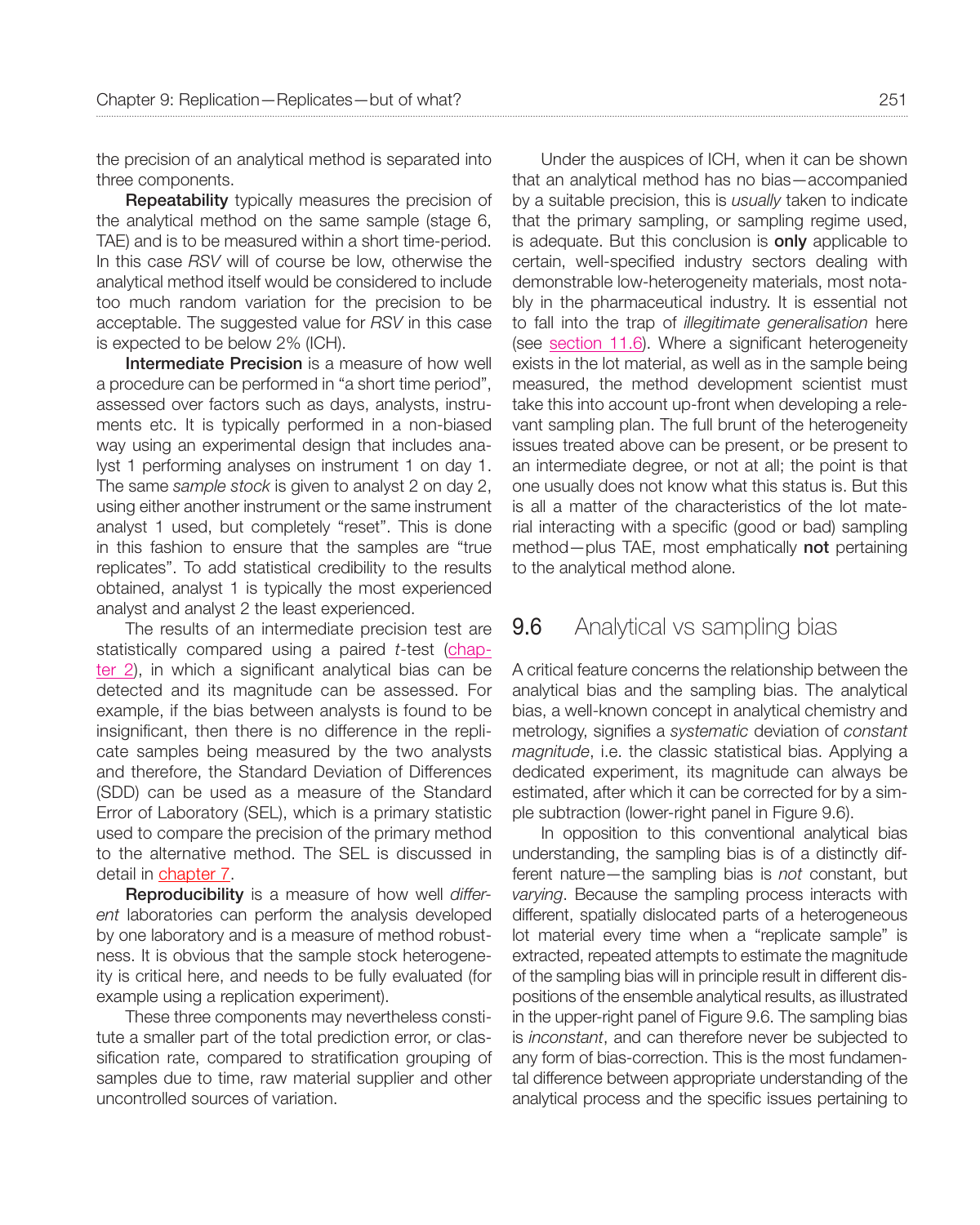# Sampling process – non-constant bias



Unbiased and Imprecise



**Unbiased and Precise** 



**Biased and Imprecise** 



**Biased and Precise** 

# Analytical process – constant bias

Figure 9.6: Analytical vs sampling bias. The analytical bias is per definition always assumed to be constant and can therefore be subjected to a statistical biascorrection (lower-right panel). The sampling bias is of a fundamentally different nature, however, due to heterogeneity. The sampling bias varies in magnitude every time it is estimated as a consequence of the heterogeneous nature of the lot/system and can therefore **never** be corrected for (upper-right panel). If estimated one more time the sampling variability would again be both biased and imprecise (but would constitute a *different* point swarm location and disposition in the dart board illustration metaphor used here). Instead the sampling bias has to be eliminated, the tools for which is to be found in TOS.

the sampling regimen.†† A significant, regrettable confusion has existed for many decades with this root cause. These issues are also put under the validation microscope in Esbensen and Geladi [8].

TOS draws the only logical, scientific conclusion possible: the sampling bias must instead be eliminated. As it turns out, this is fully possible albeit with very different means than a conventional statistical correction. The salient issue is that it is impossible to know *a priori* when the case is of low, intermediate or high material heterogeneity if a heterogeneity characterisation, in the form of a replication experiment has not been performed, see above.

It is not possible to design an appropriate sampling procedure or sampling plan in the absence of information about the inherent heterogeneity met with (at whatever scale). It is a persisting myth, borne mostly out of ignorance, that sampling representativity can be achieved simply by acquisition of a particular piece, brand or type of sampling equipment or by following a standard(ised) sampling procedure—the claims of very many standards and OEMs notwithstanding. Many existing types of equipment are in fact not in compliance with the principles of TOS, and will not deliver representative samples, DS 3077 [2].

Without sampling representativity, there can be no data representativity—without which the data analyst is in reality "flying blind", delving into the complexities of multivariate calibration based on a too-limited conceptual understanding of all the types of errors influencing the total Measurement Error (MU). There is no escaping this troublesome situation, not within analytical chemistry, within statistics nor within data analysis in general. This is the reason behind chapters 3, 8 and 11 in a curriculum for data analysis.

In point of fact, there has developed a firm tradition within chemometrics surrounding multivariate calibration validation that only measurement uncertainty in the strict sense ("measurements") and the search for the definite validation index which can be used for all types of data has been established. The most prominent of these is undoubtedly the Ratio of Performance to Deviation (*RPD)* index used massively within the NIR community. This traditional usage has recently been put into a proper perspective by a slightly iconoclastic paper, Esbensen *et al.* [9], in which can be found a broader understanding of the straightjacket restrictions that actually pertain to *RPD*—which makes it significantly less than the universal validation performance indicator sought for.

<sup>††</sup> A full account of these interrelations can be found in Esbensen and Wagner [7].